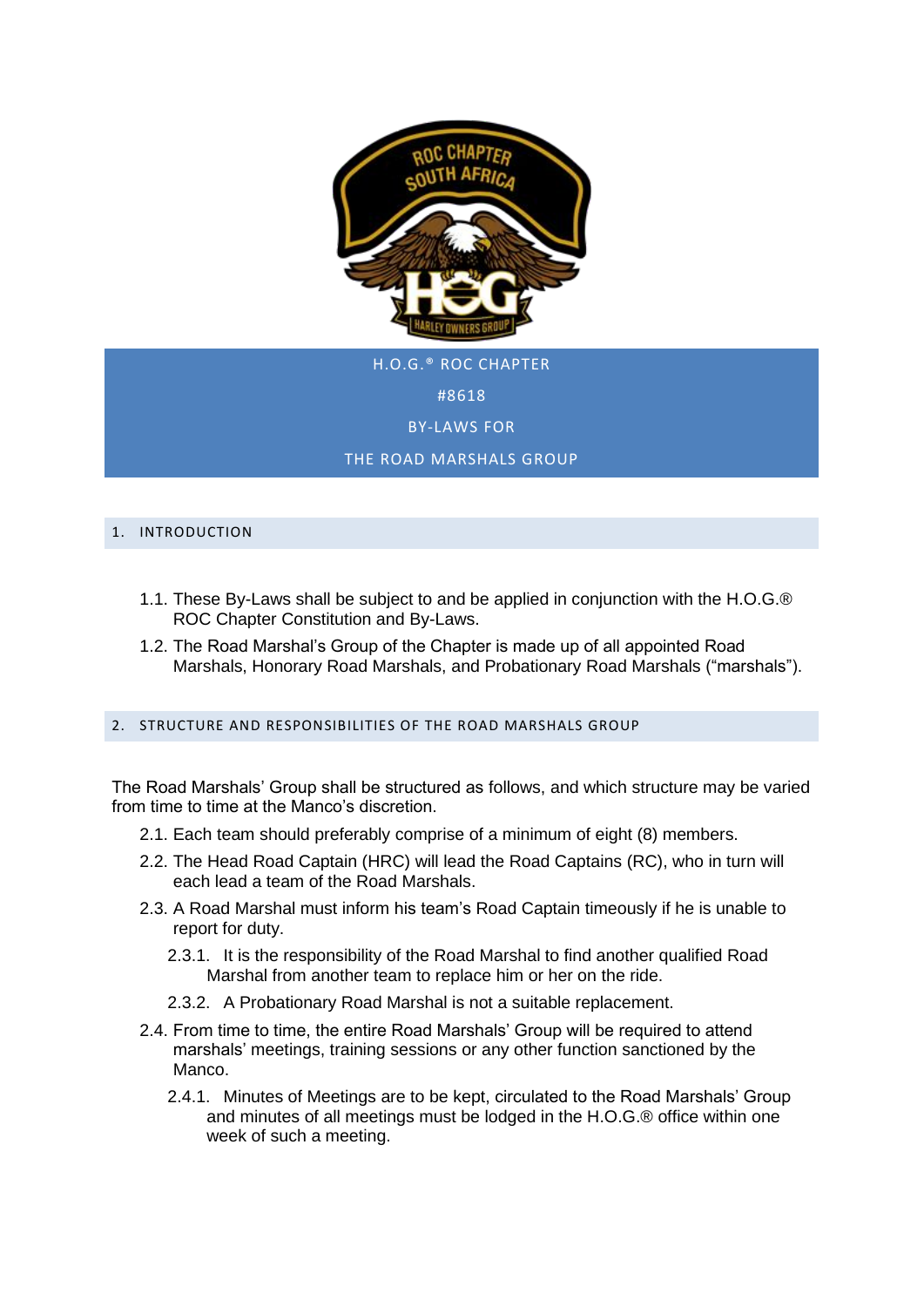- 2.5. All members of the Road Marshals' Group must conduct themselves as ambassadors for the H.O.G.® ROC Chapter and wear their chapter colours when on duty.
- 2.6. No other club or chapter colours may be worn in conjunction with or instead of H.O.G.® ROC Chapter colours by a member of the Road Marshals Group.
- 2.7. All Road Marshals shall be required to ride a Harley Davidson motorcycle when wearing chapter colours or when they are fulfilling their marshal duties.
- 2.8. Marshal reflective jackets bearing the H.O.G.® logos may only to be worn when on duty for an official chapter event.

## 3. ROAD MARSHALS

- 3.1. Probationary Marshals
	- 3.1.1. Eligibility for nomination as a Probationary Marshal
		- 3.1.1.1. Only licensed riders in possession of a valid licence for a minimum period of 1 year (excluding learners license holders), who are in good standing, will be considered for nomination as Probationary Marshals.
		- 3.1.1.2. Proposed Probationary Marshals must have been a H.O.G.® member in good standing for a minimum period of 1 year.
		- 3.1.1.3. The proposed Probationary Marshal must have successfully passed a Safe Rider Skills course as presented by H.O.G.®
		- 3.1.1.4. The proposed Probationary Marshal must have completed a minimum of 3,000 kilometres on a Harley-Davidson motorcycle.
		- 3.1.1.5. The Probationary Marshal will be evaluated over a minimum of 10 rides and 4 months and during this time frame a Probationary Marshal must complete a minimum of 3000km.
	- 3.1.2. Nomination for Probationary Marshal
		- 3.1.2.1. Probationary Road Marshals may only be proposed by serving Road Marshals of two years' service or longer who are in good standing.
		- 3.1.2.2. All proposals shall be communicated to the Head Road Captain who will table the proposals at the next Marshal's Meeting.
		- 3.1.2.3. All full Marshals in good standing may vote for the appointment of a Probationary Marshal. Voting for the appointment of a Probationary Marshal will be done by either a show of hands or in the discretion of the Head Road Captain, by way of ballot.
		- 3.1.2.4. Ballot papers shall record the names of all proposed candidates clearly and only require a vote in favour of, or against the appointment of a nominated Probationary Marshal by marking a "Yes" or "No" box.
		- 3.1.2.5. If a nominated Probationary Marshal is supported by the majority of the marshals at the meeting where the vote is taken, only the Head Road Captain may notify the nominated Probationary Marshal of his or her appointment.
	- 3.1.3. Probation Period and appointment
		- 3.1.3.1. Probationary Marshals must initially shadow a Road Marshal for 3 rides and thereupon 1 ride each with the Safety Officer and Sweep.
			- 3.1.3.1.1. After these initial rides a Probationary Marshal must do a further 5 solo marshal rides to complete the 10 required rides.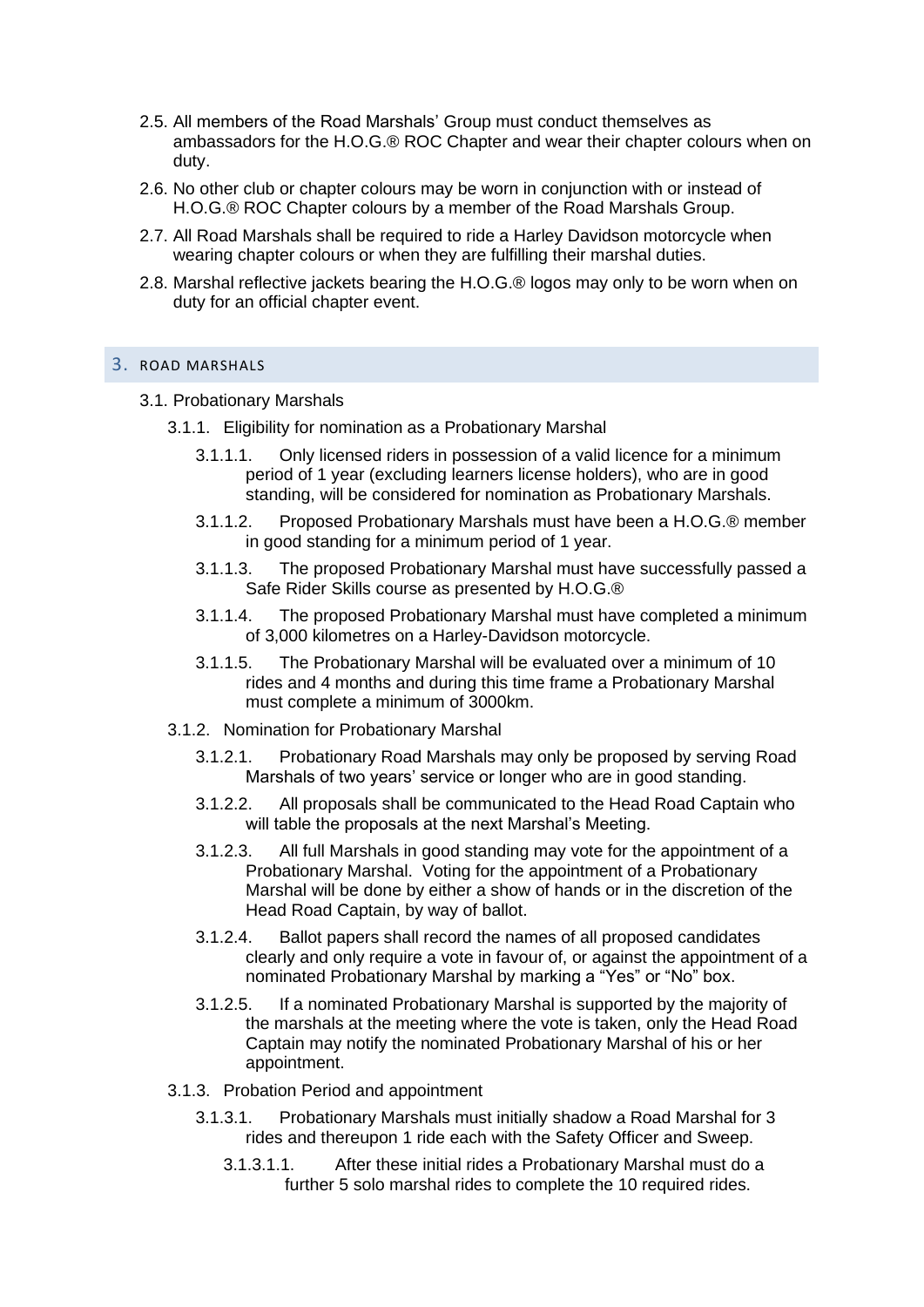- 3.1.3.1.2. The detail of the rides, the marshal shadowed, including the position shadowed must be documented by the Probationary Marshal and verified by way of signature by the Road Captain of the day.
- 3.1.3.1.3. In addition, all rides as a Probationary Marshal may be logged on the "Eat Sleep Ride" app (ESR).
- 3.1.3.2. Once ten rides have been completed as a Probationary Marshal, the documented detail of the rides and ESR log must be handed to the Head Road Captain who will confirm compliance with the requirements to the Marshals Management Committee (MANCO).
- 3.1.3.3. The MANCO will determine whether to appoint the Probationary Marshal to Road Marshal or not.
	- 3.1.3.3.1. The Head Road Captain shall notify the Probationary Marshal of the outcome.
- 3.2. Service Recognition and Honorary Marshals
	- 3.2.1. A Road Marshal that reaches respectively 5 and 10 years' service will be awarded a pin in recognition of his/her 5 or 10 years of service.
	- 3.2.2. A Road Marshal with a minimum of 5 years' service may be elected by the current MANCO to be bestowed with Honorary Marshal status.
	- 3.2.3. Such Honorary Marshals will be issued with an Honorary Marshal patch and are not required to marshal unless they wish to make themselves available to do so.
	- 3.2.4. Honorary Marshals fulfilling marshal duties maintain the right to vote.
	- 3.2.5. The criteria for the MANCO to use when selecting a marshal for Honorary Marshal status are as follows:
		- 3.2.5.1. Regular participant in duty rides showing service to the chapter beyond the call of duty
		- 3.2.5.2. Regular HOG function attendances
		- 3.2.5.3. Participation in away events such as rallies
		- 3.2.5.4. Regular service to the chapter outside of the marshals group
	- 3.2.6. Honorary Marshals must remain a paid up chapter member in good standing to retain Honorary Marshal status.
- 3.3. Duties & responsibilities
	- 3.3.1. Road Marshals (and their pillions where applicable) will wear an approved Road Marshal's reflective bib, waistcoat or jacket during all official duties.
	- 3.3.2. A Road Marshal will follow all instructions from the Head Road Captain or Road Captain.
	- 3.3.3. A Road Marshal's primary duty is the management of the ride in conjunction with the other Road Marshals and at the instruction of the Road Captain.
	- 3.3.4. The role of Pace Setter and Sweep should be allocated to Road Marshals with the Pace Setter being a Marshall with at least one year's experience as a marshal.
	- 3.3.5. The Pace Setter will deploy Road Marshals in accordance with the procedures determined by the MANCO from time to time and will obey the rules of the road unless safety concerns require him to do otherwise.
- 3.4. Appointed Road Marshals shall continue to serve unless their service is terminated through voluntary resignation, suspension or dismissal.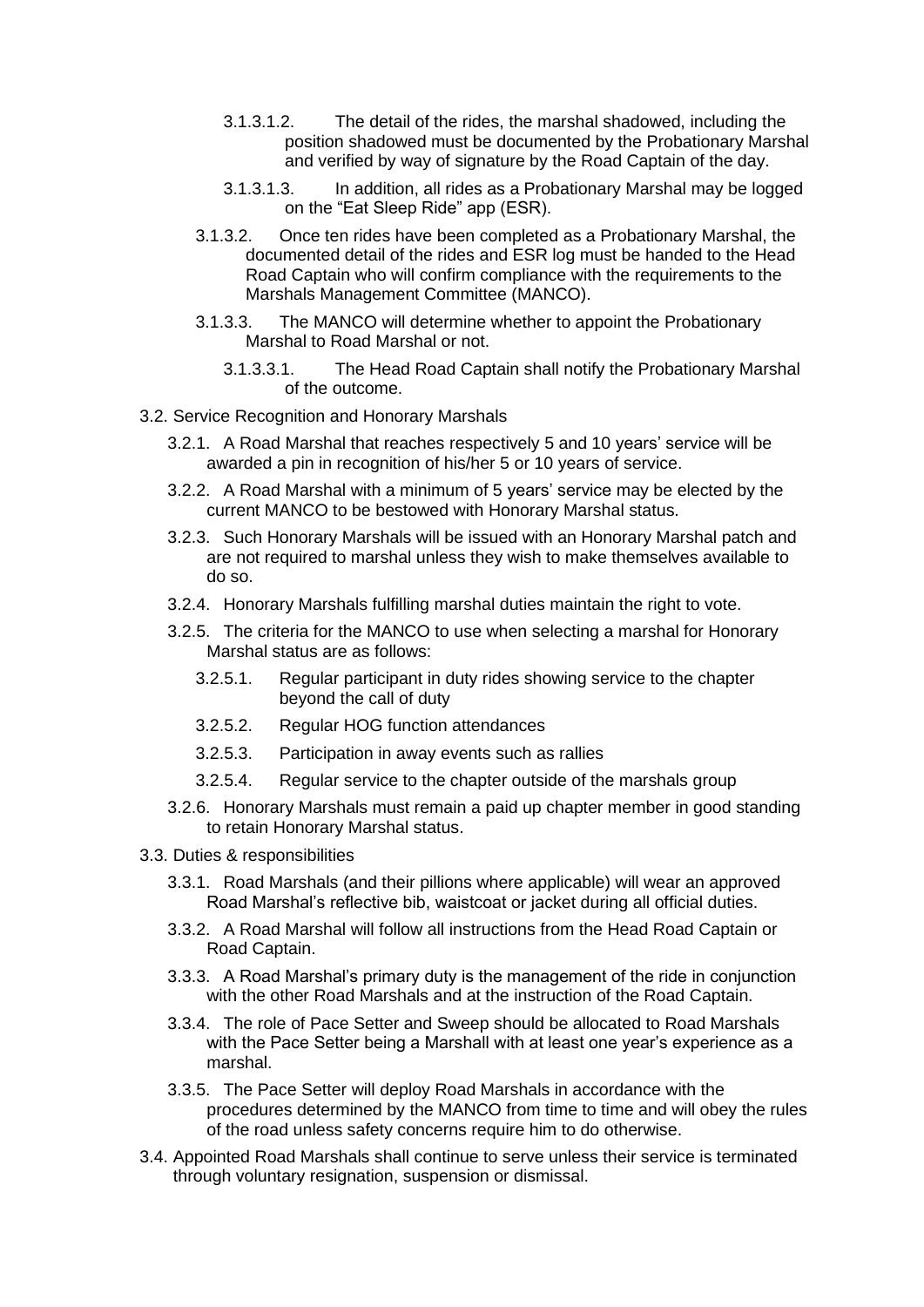#### 4. ROAD CAPTAINS

## 4.1. Eligibility

- 4.1.1. Only active serving Road Marshals, in good standing with at least two years marshalling experience are eligible for election as Road Captains.
- 4.2. The voting procedure for Road Captains shall be as follows:-
	- 4.2.1. Each year the Road Captains shall be elected at a Road Marshals Annual General Meeting to be held within 30 days of the AGM of H.O.G. Johannesburg Chapter.
	- 4.2.2. The notification of the Marshals' AGM or Marshals' Special General Meeting shall be sent out at least two weeks before the date of the proposed meeting and 50% of the serving Road Marshals eligible to vote shall form a quorum. The notification of an AGM or Special General Meeting shall contain the following information:
		- 4.2.2.1. The names of all Marshals eligible to serve as Road Captains.
			- 4.2.2.1.1. A suitable form whereby candidates can be nominated and seconded with motivations from both nominator and seconded and duly signed and accepted by the nominee.
			- 4.2.2.1.2. The duly completed original form must be lodged with the serving Head Road Captain or the H.O.G office at least one week before the Marshals' AGM.
		- 4.2.2.2. The names of any existing office-holders who are available to serve for another term.
			- 4.2.2.2.1. A road captain currently serving need not fill in a nomination form but must, in writing, advise the Head Road Captain that they are available for re-election at the next Marshals' AGM.
		- 4.2.2.3. The Marshals group shall be advised of those candidates standing for election at the Marshals' AGM prior to the election.
	- 4.2.3. Voting
		- 4.2.3.1. All full Marshals in good standing may vote at the election of the Road Captains.
		- 4.2.3.2. Election shall be by ballot, with the candidates clearly pre-printed on the ballot paper.
		- 4.2.3.3. Elections shall take place as per this amendment of clause 7.7 of the chapter by-laws, which reads as follows:-

*"If more than the required number are nominated, the candidate obtaining the lowest number of votes at the first ballot shall be eliminated and thereafter successive ballots shall be taken and candidates eliminated until the required number remain when the ballot shall be final, except in the case of an equal number of votes, whereupon a further ballot shall be taken and if that be indecisive the election shall be decided by drawing lots. The names will be placed in a container and a draw will be made. The name drawn will be the person taking up position"* 

4.2.4. In the event that a Road Captain resigns or becomes unavailable to perform his duties during his term of service, the Head Road Captain will convene a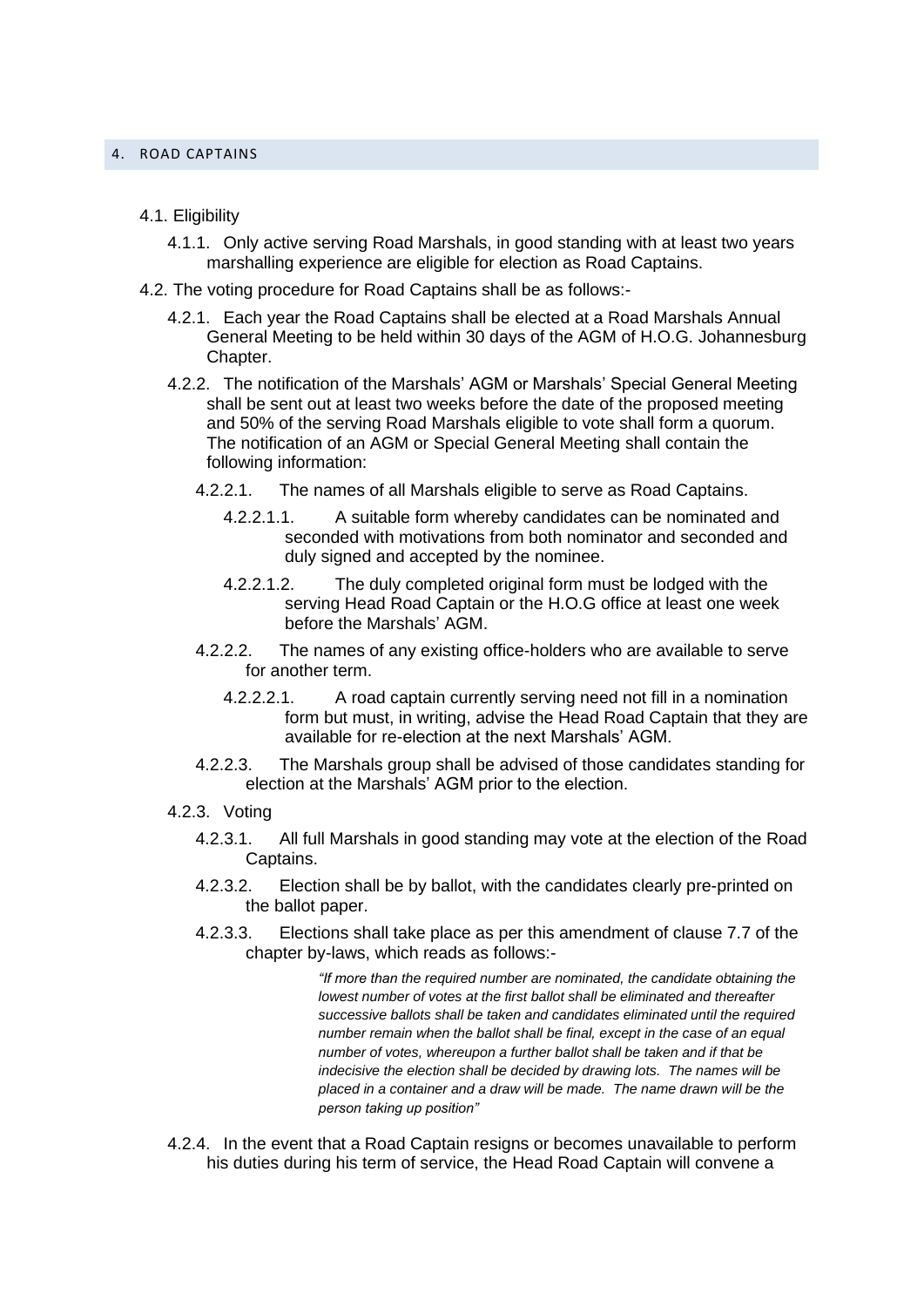Special General Meeting in accordance with the provisions of Marshal bylaws covering the voting procedure for Road Captains to fill the vacancy.

- 4.3. Duties & responsibilities
	- 4.3.1. A Road Captain is responsible for ensuring that he/she has the required number of Road Marshals in order to safely perform the allocated duty.
		- 4.3.1.1. The complexity of the ride in terms of time, distance or size of pack will determine the required number of marshals.
	- 4.3.2. A Road Captain shall ensure that the Pace Setter is familiar with the route to the venue i.r.o. distance, speed limits, difficulty, intersections, expected weather and road surface conditions.
	- 4.3.3. A Road Captain will hold a ride briefing immediately prior to any ride to brief all participants in respect of the route, venue and pack riding requirements.
	- 4.3.4. The Road Captain will ensure that riders participating in rides under their management are sober and sufficiently well enough to ride.
		- 4.3.4.1. No alcohol may be consumed before or during any official Chapter Ride.
	- 4.3.5. A nominated Road Captain shall, in the absence of the Head Road Captain, assume the roles and responsibilities of the Head Road Captain.
	- 4.3.6. The Road Captain's decision is final on whether a ride is commenced or abandoned.
	- 4.3.7. As a general rule, rides will not commence before first light, after last light or during rain or mist unless in the opinion of the Road Captain it is safe to do so.
	- 4.3.8. New Road Captains will be inducted by the current or existing Road Captains.

## 5. HEAD ROAD CAPTAIN

- 5.1. Following the election of the Road Captains at the Marshals' AGM, they will elect one of them as the Head Road Captain for the year, subject to the provisio that the person to be elected must have had 2 years' prior experience as a Road Captain. If not one of the elected Road Captains have had 2 years' previous experience as a Road Captain, the Head Road Captain, who must meet the minimum qualification criteria, shall be appointed by the Chapter Executive Committee.
- 5.2. The Head Road Captain is responsible for all Chapter rides, including but not limited to Breakfast Runs, Charity Rides, New Owners Rides and Rallies or any other ride sanctioned by the Chapter's Executive Committee (EXCO).
- 5.3. The Head Road Captain will compile a Road Marshals' duty roster in order to ensure an even spread of duties.
- 5.4. The Head Road Captain shall be the Pace Setter and Road Captain of all mass rides.
- 5.5. The Head Road Captain must maintain the following records which must be updated and lodged with the HOG office annually in January, or at such times that there are material amendments thereto:
	- 5.5.1. Detailed marshals' roster.
	- 5.5.2. Service record of each marshal since appointment including details of valid driving license and record of good standing.